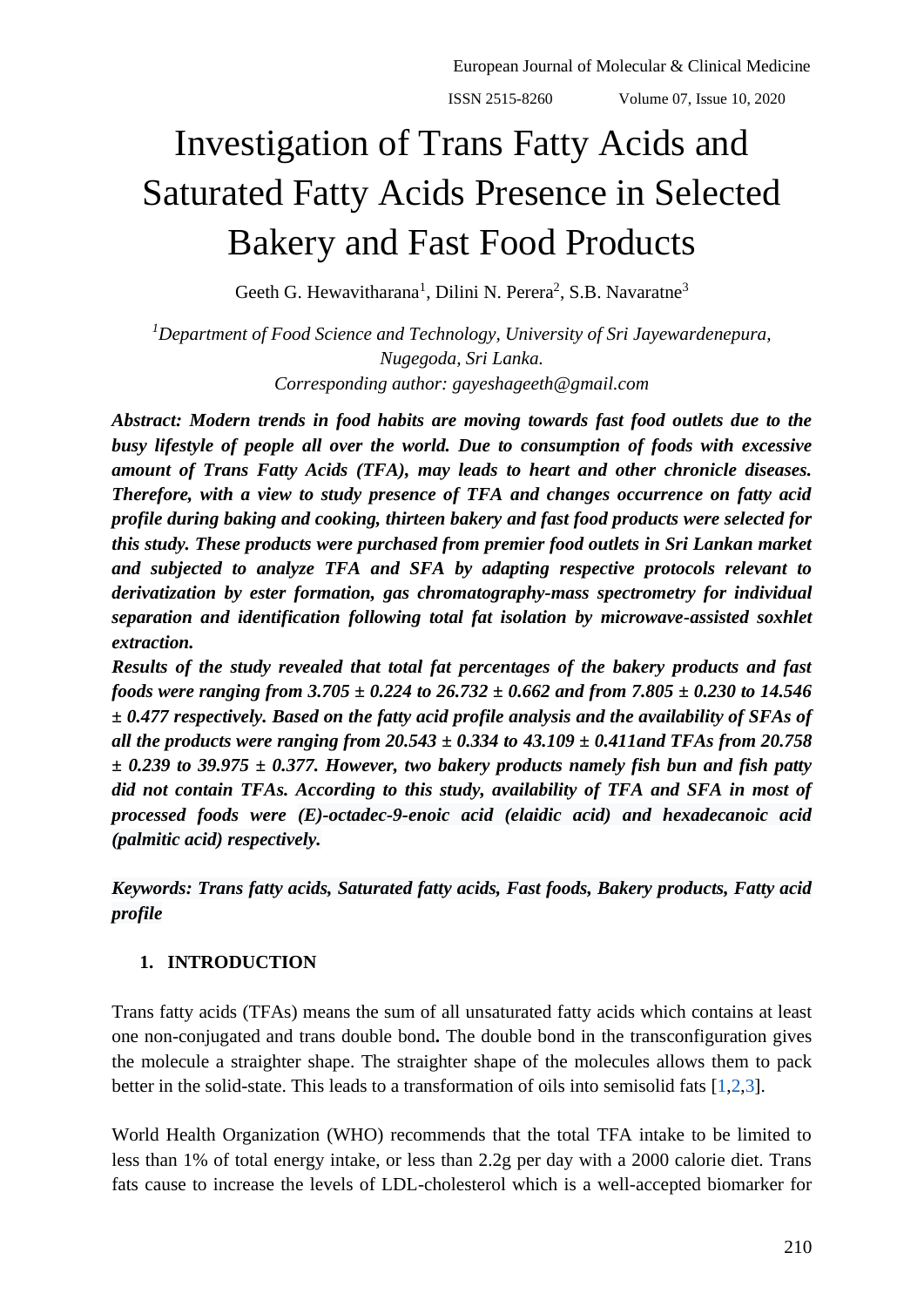ISSN 2515-8260 Volume 07, Issue 10, 2020

cardiovascular disease risk and decrease levels of HDL-cholesterol causes to carry away cholesterol from arteries and transport it to the liver that secretes it into the bile [\[2\]](#page-12-1). Replacing trans*-*fat with unsaturated fatty acids (UFA) decreases the risk of heart disease by ameliorating the negative effects of TFA on blood lipids and also, there are indications that trans*-*fat may increase the inflammation and endothelial dysfunction [\[3\]](#page-12-2). Further, trans fats contribute to heart disease by raising the levels of LDL (bad cholesterol) and lowering the levels of HDL (good cholesterol) by damaging the cells in the linings of blood vessels, which lead to inflammation and blockage and ultimately to heart attacks [\[3\]](#page-12-2).

The TFAs in common vegetable oils such as corn, peanut, olive, and soybean oil are mainly compounding of 18 carbon atoms with 1-3 double bonds [\[4](#page-12-3)[,5\]](#page-12-4). Elaidic acid (9-trans-C18:1) is a typical industrial TFA, produced by partial hydrogenation of vegetable oil. Vaccenic acid (11-trans-C18:1) is the predominant TFA in milk and meat from ruminant animals, although small amounts are also found in industrially hydrogenated fats [\[5\]](#page-12-4).Variation of TFA content is depending on food to food and even within the same food category. But health implications from TFA depend on consumption patterns and other factors. Foods that contained high percentage of TFA are frying fats/ partially hydrogenated vegetable oils(PHVOs), shortenings & margarine, bakery products (cookies, crackers, cakes, biscuits, wafers &, etc.), microwave popcorn, deep-friedfoods, fast foods, frozen foods and traditional deep-fried foods [\[6,](#page-12-5)[7,](#page-12-6)[8\]](#page-12-7). In the case of Sri Lankan context, where fast foods are generally cheap, accessible and delicious. According to the study conducted by the Medical Research Institute, Sri Lanka in 2012 has brough into the light that around 50% of the people who regularly take meal from out side rather than home-prepared and these foods may contain high calory value constituents including fat and oils which may be enclosed with TFA and SFA too. Therefore, endeavor of this study was to quantify the presence of trans fatty acid and fully saturated fatty acids in selected food products, produced by the major food outlets in Sri Lanka.

## **2. MATERIALS AND METHODS**

#### **a. Sampling Plan**

Thirteen number of processed food items including both bakery and fast-moving food products were collected randomly according to higher consumer preference as well as products contained a high percentage of fat (probably 5% >) from the leading bakery and fast food outlets in Colombo District, Sri Lanka and these food products were kept under refrigerator condition**s** (4-6°C). Oil extraction from collected materials was carried out for 3- 4 hours by using microwave assistedsoxhlet extraction [\[9\]](#page-12-8)and collected oil samples were stored in dark amber color bottles without headspace at -18°C for subsequent use of this study.

## **b. Determination of Total Fat Content of Collected Food Products**

Total fat content of collected food products was determined according to the methodology of [\[10\]](#page-12-9).Therein,20-30g of the sample was weighed using the analytical balance (GRAM, FR-500) and placed into Whatman thimble. Fat extraction was carried out using the soxhlet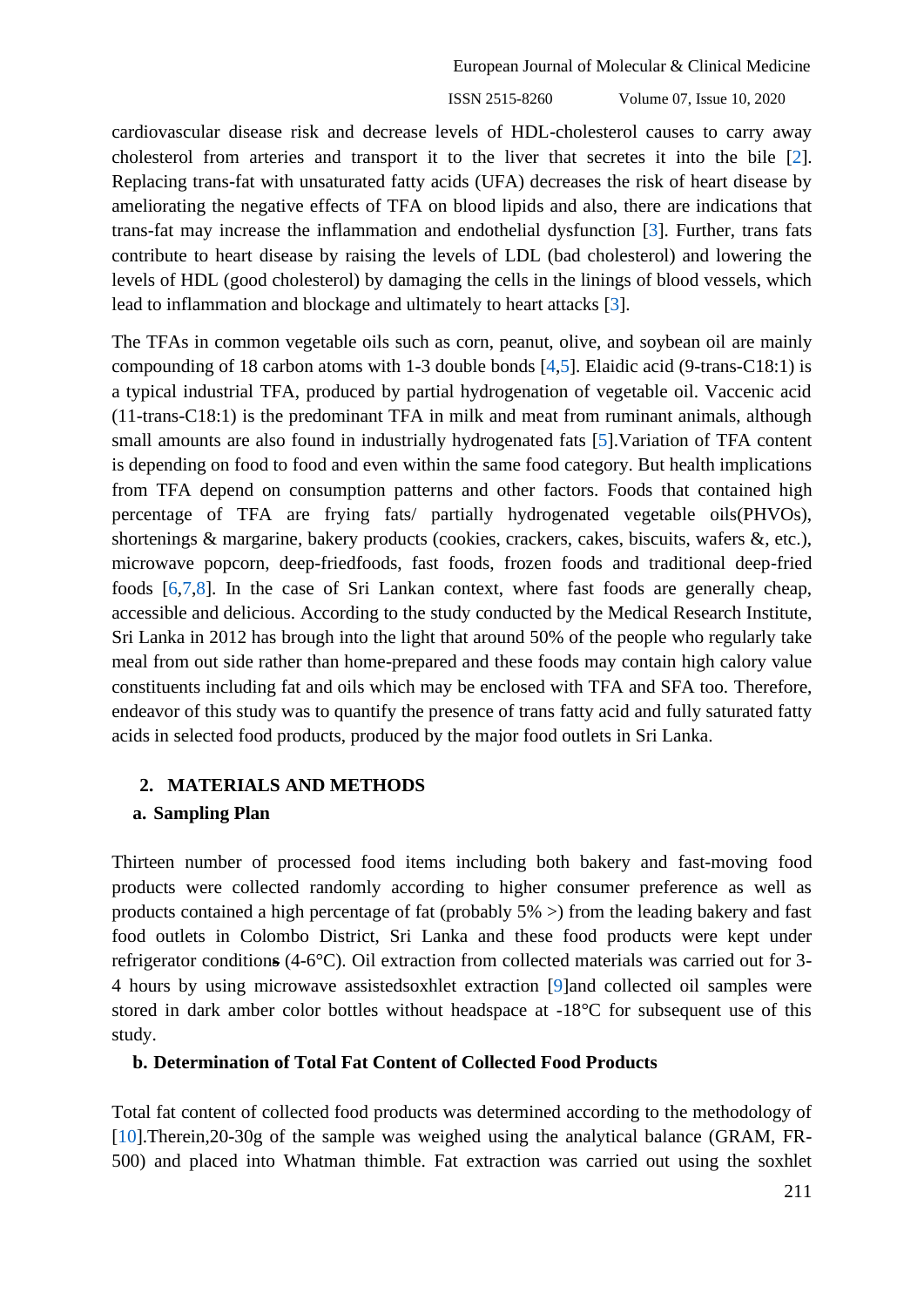ISSN 2515-8260 Volume 07, Issue 10, 2020

apparatus for 3-4hr into a flask containing 150ml of n-hexane (GC-MS suprasolv) (as a replacement for pet-ether). After the extraction, solvent was evaporated using the rotary evaporator and the fat residue was weighted to get the total fat content of the sample. All samples were replicated thrice in order to get the mean oil.

# **c. Determination of Fatty Acid Profile of Extracted Oil from Different Type of Food Products**

In determining fatty acid profile of extracted oils, fatty acid methyl esters (FAMEs) were prepared according to the method of Industrial Technology Institute (ITI), Sri Lanka compatible to [\[11\]](#page-12-10) with slight modification to increase the accuracy of derivatization. Therein, approximately l g of oil was weighed into a clean& dry beaker. Three milliliter (3ml) of toluene and 1.5ml of Sodium Methoxide solution were added into it and mixed well. Thereafter, 4.5ml of methanol was added into the mixture and again mixed well. Then the beaker with the mixture was kept on a hot plate at 50°Cfor about 15 minutes. After that beaker withthe mixture was allowed to cool down to room temperature and added 10ml of distilled water and shake well. Thereafter, 9ml of hexane was added into the mixture and mixed well. Mixture was allowed to stand for about 10 minutes to separate water & hexane layers. After separation, upper hexane layer was transferred from a dropper to test tube which contained sodium sulfate anhydrous to remove any traces of moisture. Finally FAME was transferred to a capped and labeled glass vial using GC filters and syringes for GC-MS analysis**.**

Fatty acid profiles were determined in the FAMEs by using a Gas Chromatograph (model 7890 A, agilent technologies) equipped with Mass Spectrometer (model 5975 C inert XL El/CI MSD) along with triple-axis detector. The carrier gas was helium at a flow rate of 1ml/min (split ratio 30:1). FAMEs were separated by using a BPX-70 fused silica capillary column (30 M, 0.25mm i.d., 0.2 µm film thickness, Melbourne, Australia). The injected volume of the sample was 1 µL. The initial column temperature was l00°C and thereafter it was programmed to increase 10°C/min until the temperature reach to 160°C, thereafter 3°C/min to 220°C and finally 10°C/min until 260°C. The total run time of the sample was about 45 minutes.

The different fatty acids in FAMEs were identified by the comparison of the retention times of the peaks in the samples versus standard compounds. Individual pure methylated standards from Sigma Aldrich were used in order to identify the trans fatty acids, saturated fatty acids and remaining other mono and polyunsaturated fatty acids of the samples. The concentrations of the identified fatty acids of the samples were qualitatively determined with respect to the peak areas of the chromatograms. All FAMEs were replicated thrice.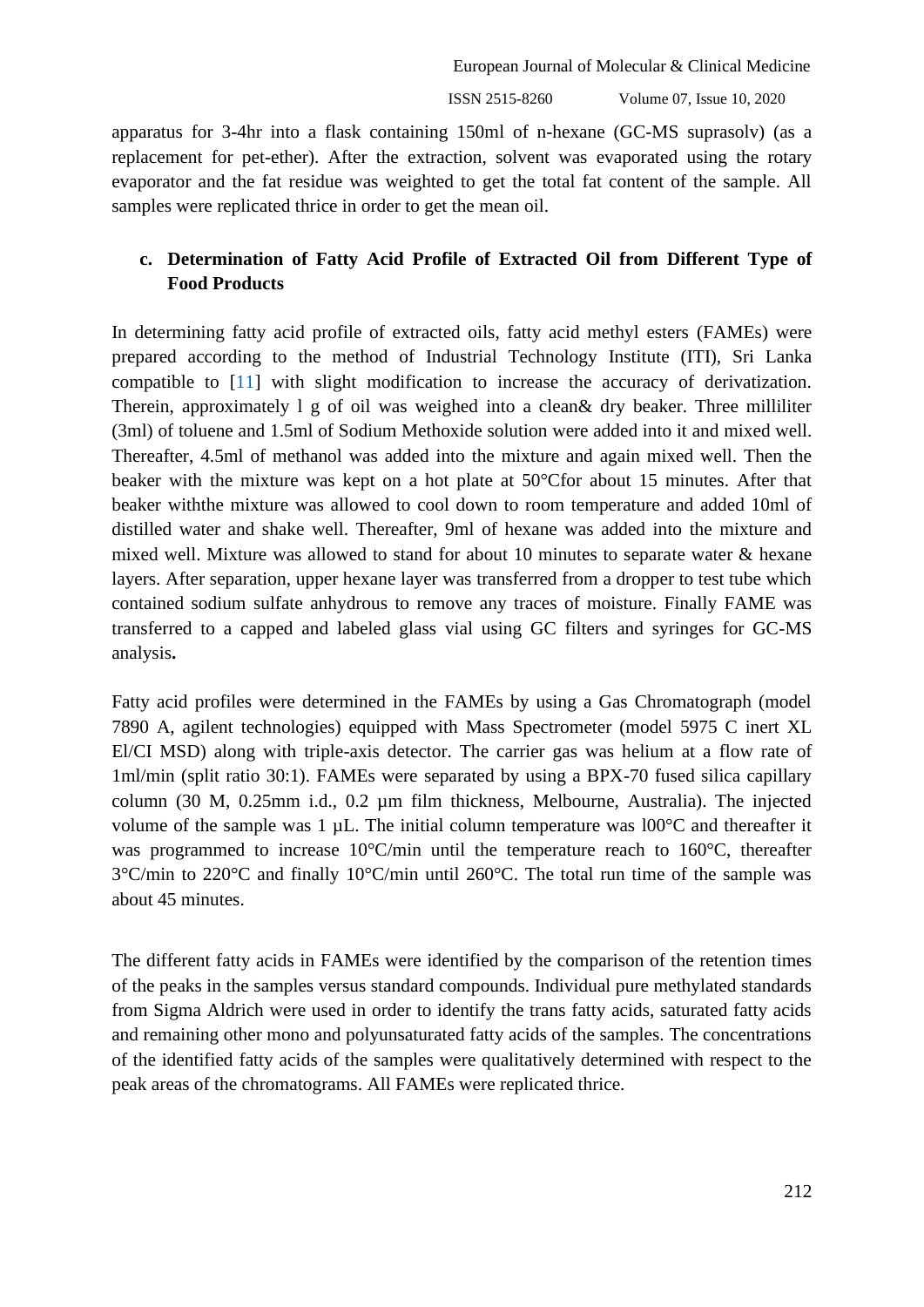## **d. Statistical Analysis**

All collected data were statistically analyzed by using Minitab statistical package (version 17) with respect one way ANOVA followed by Tukey b posteriori test to determine the significance difference among the products. A significance level of P<0.05 was used for all evaluations.

# **3. RESULTS AND DISCUSSION**

# **e. Determination of Total Fat Content of Collected Food Products**

Total fat content of collected food products was determined as a percentage as well as amount per serving size for short (120g<) and major meals (120g>) and the results are illustrated in [table 01](#page-3-0) and [table 02.](#page-3-1)

<span id="page-3-0"></span>

| <b>Sample</b>  | Name of product       | Oil<br>content<br>per           | Oil<br>content<br>per | <b>Serving</b>  |
|----------------|-----------------------|---------------------------------|-----------------------|-----------------|
| Code           |                       | $100g (X \pm SD)$               | serving $(X \pm SD)$  | size            |
| G1             | <b>Sausage Pastry</b> | $25.499 \pm 0.991^{\mathrm{a}}$ | $15.299 \pm 0.595$    | 60 <sub>g</sub> |
| G <sub>2</sub> | Seeni<br>with<br>Egg  | $26.732 \pm 0.662^a$            | $16.304 \pm 0.378$    | 62g             |
|                | Sambol Pastry         |                                 |                       |                 |
| G <sub>3</sub> | Fish Roll             | $8.584 \pm 0.528$ <sup>b</sup>  | $4.304 \pm 0.219$     | 50 <sub>g</sub> |
| G <sub>4</sub> | Egg Roll              | $11.122 \pm 1.260$ <sup>c</sup> | $12.588 \pm 1.444$    | 112g            |
| G <sub>5</sub> | Fish Bun              | $3.705 \pm 0.224^d$             | $2.805 \pm 0.176$     | 75g             |
| G <sub>6</sub> | <b>Fish Patty</b>     | $9.338 \pm 0.767$ <sup>b</sup>  | $4.198 \pm 0.263$     | 45g             |

# **Table 01 -Total Fat Content of Short Meals**

<span id="page-3-1"></span>Different letters indicate significantly different values  $(p<0.05)$ 

| Table 02 - Total fat Content of Major Meals |  |  |  |  |  |  |
|---------------------------------------------|--|--|--|--|--|--|
|---------------------------------------------|--|--|--|--|--|--|

| <b>Sample</b>  | <b>of</b><br><b>Name</b>                         | Oil<br>content<br>per      | Oil<br>content<br>per | <b>Serving size</b> |
|----------------|--------------------------------------------------|----------------------------|-----------------------|---------------------|
| Code           | product                                          | $100g (X \pm SD)$          | serving $(X \pm SD)$  |                     |
|                |                                                  |                            |                       |                     |
| G7             | Devilled C/P $-$ 9.159 $\pm$ 1.424 <sup>a</sup>  |                            | $23.04 \pm 0.349$     | $250g$ (Small)      |
|                | Outlet 1                                         |                            |                       |                     |
| G8             | Devilled C/P $-$ 7.805 $\pm$ 0.230 <sup>a</sup>  |                            | $18.704 \pm 0.530$    | $240g$ (Small)      |
|                | Outlet 2                                         |                            |                       |                     |
| G <sub>9</sub> | French Fries $-$                                 | $12.804 \pm 0.500^{\circ}$ | $16.440 \pm 0.971$    | $130g$ (large)      |
|                | <b>Outlet A</b>                                  |                            |                       |                     |
| G10            | Fried Chicken -                                  | $13.953 \pm 0.463^{b,c}$   | $20.942 \pm 1.322$    | 150g                |
|                | Outlet A                                         |                            |                       |                     |
| <b>G11</b>     | French Fries $-$ 12.467 $\pm$ 0.356 <sup>b</sup> |                            | $17.595 \pm 0.899$    | $125g$ (large)      |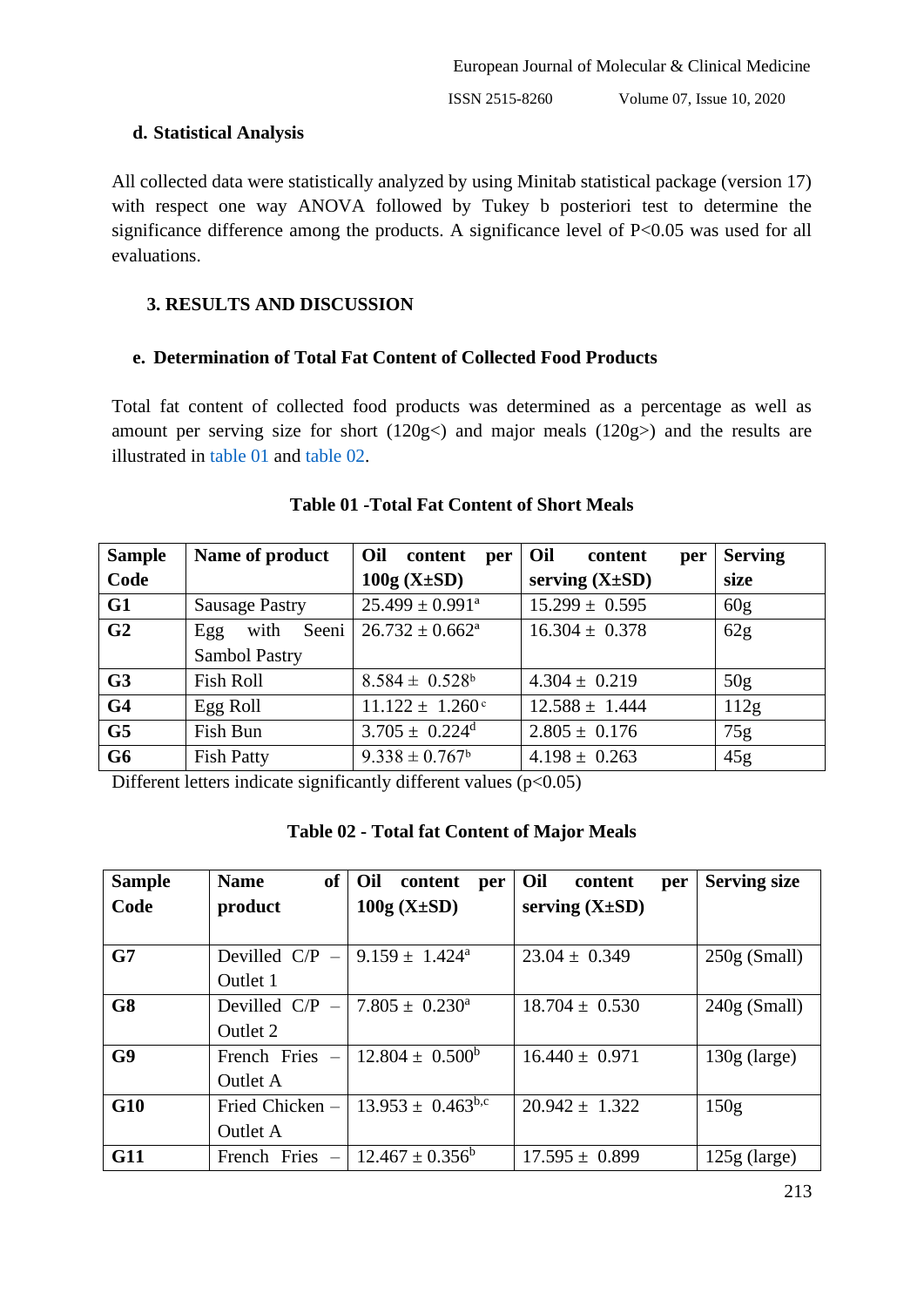|            | <b>Outlet B</b>                                   |                    |                |
|------------|---------------------------------------------------|--------------------|----------------|
| G12        | Fried Chicken –   12.485 $\pm$ 0.946 <sup>b</sup> | $18.120 \pm 1.830$ | 140g           |
|            | Outlet C                                          |                    |                |
| <b>G13</b> | French Fries $-   14.546 \pm 0.477$ °             | $19.137 \pm 0.504$ | $130g$ (large) |
|            | Outlet C                                          |                    |                |

ISSN 2515-8260 Volume 07, Issue 10, 2020

Different letters indicate significantly different values  $(p<0.05)$ 

The data given in the [table 01](#page-3-0) and [02](#page-3-1) were statistically analyzed and found that there was a significant difference between food type and oil content of the all samples because the calculated p-value (0.0000) was less than (0.05) at 95% confidence level. According to the data given in [table 01,](#page-3-0) while the highest oil contents were given in egg with seeni sambol pastry (26.732%  $\pm$  0.662) and sausage pastry (25.499%  $\pm$  0.991) the lowest fat contents were in fish bun and fish roll. However, egg roll and fish patty contained a moderate amount of fat. The reason for high percentage of fat in pastries was due to application of a thick layer of shortening over the dough tape at the beginning and thereafter it was folding into 4-6 layers in order to get a crispy-baked product. Therefore, consumption of more pastries per day should be avoided for a better healthy life.Moreover, consumption of selected major meals should also be limited because of the higher serving size as well as frequency of intake of these foods may cause for health maladies. Consumption of high-fat percentages, around 9- 15% daily may cause for coronary heart diseases [\[12\]](#page-12-11). Further, fat is not the primary energy source of the body and consumption of it excessively along with the lack of exercises may cause for fat deposition in the blood capillaries of the human body that harms human health.French fries and fried chicken are deep-fried food products of fast food outlets and these food products were categorized as major food of this study. Therefore, their serving size is relatively high and usually they carry around 12-15% of fat [\(table 02\)](#page-3-1). The data given in Table 2 also illustrate that the fried chicken purchased from two different outlets contained almost same percentage of fat. For the preparation of submarines, burgers and twister meals which are popular in all fast food outlets also contain considerable amount of fat because major ingredient of these product is fried chicken. French fries are served as both major and side dishes of a major meal in fast food outlets in the world as a deep fried food product [13]. On the other hand, most of the fast food outlets do the oil replacement in the deep fryer intermittently without following the good frying practices [\[14\]](#page-13-0). Hence, there is a great possibility to increases the 'bad' oil availability in the final product which people tend to consume.

According to the previous studies, oil contents of processed foods are varied because, rate of fat absorption into the foods are depending on the frying time (longer the frying time, higher the fat absorption), the total surface area of the food (greater the surface area, absorb more fat), frying temperature, nature of the food and nature of the oil used. However, generally food absorb around 20% of oil at the processing [\[15](#page-13-1)[,16\]](#page-13-2). The fat content among the bakery products usually varied in the range of 25-40% due to the inclusion of different kind of margarine and fat spreads [\[17\]](#page-13-3).The findings of this study were also revealed that the total fat content of selected bakery products was varied from 3.7% (fish bun) to 26.7% (egg pastry).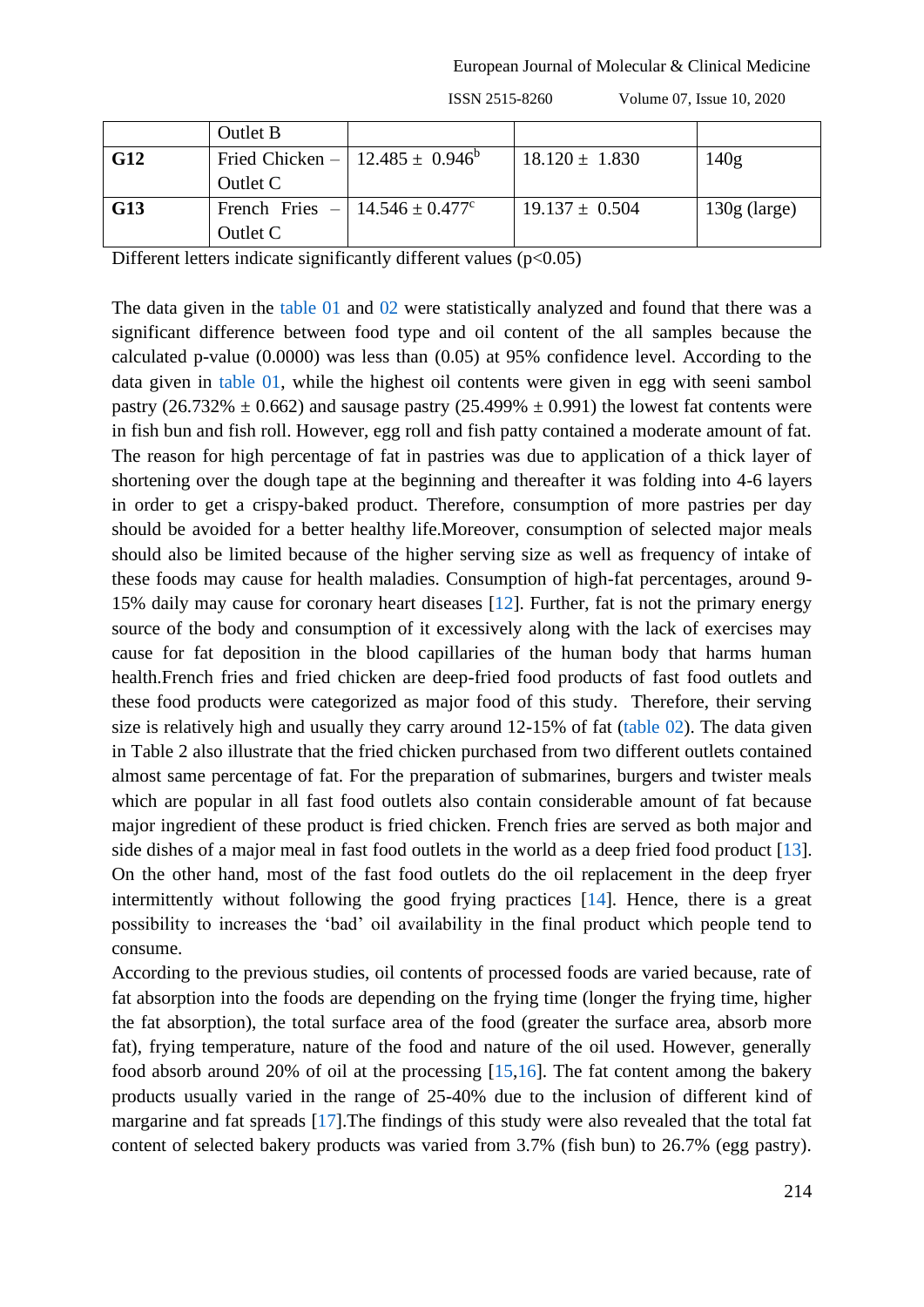ISSN 2515-8260 Volume 07, Issue 10, 2020

Hence, results obtained from this study were also in compliance with the result of [\[18\]](#page-13-4). According to their research, fat content of potato French fries and pastries were in the range of 11-20% and 13-30% respectively. Moreover, [\[19\]](#page-13-5) reported that fat content of pizza and burger (with fried chicken) was 10-35% and 20-35% respectively.

# **f. Determination of Development of Trans Fatty Acids in Processed Foods**

Trans Fatty Acid (TFA) and Saturated Fatty Acid (SFA) contents of selected food products were analyzed according to GC-MS and results are given in [table 03.](#page-5-0)

# <span id="page-5-0"></span>**Table 3 - Percentages of TFA, SFA and Other Unsaturated Fatty Acids of Selected Food Products**

| <b>Sample</b><br>Code | <b>Item</b>              | TFA $(%$                        | SFA(%)             | <b>Other</b><br>Fat<br>(%) |
|-----------------------|--------------------------|---------------------------------|--------------------|----------------------------|
| G1                    | <b>Sausage Pastry</b>    |                                 | 43.109<br>$\pm$    | 24.311<br>$\pm$            |
|                       |                          | $32.580 \pm 0.344^b$            | $0.411^{a}$        | 0.369                      |
| G2                    | with Seeni Sambol<br>Egg |                                 | 35.894<br>$\pm$    | 24.828<br>$\pm$            |
|                       | Pastry                   | $39.278 \pm 0.295^{\text{a}}$   | 0.380 <sup>b</sup> | 0.298                      |
| G <sub>3</sub>        | <b>Fish Roll</b>         |                                 | 37.800<br>$\pm$    | 25.858<br>$\pm$            |
|                       |                          | $36.342 \pm 0.233$ <sup>a</sup> | $0.410^{b}$        | 0.211                      |
| G <sub>4</sub>        | Egg Roll                 |                                 | 35.920<br>$\pm$    | 25.757<br>$\pm$            |
|                       |                          | $38.323 \pm 0.218^a$            | $0.531^{b}$        | 0.433                      |
| G <sub>5</sub>        | Fish Bun                 |                                 | $38.057 \pm 0.723$ | 61.943<br>$\pm$            |
|                       |                          | N.D.                            | $\mathbf b$        | 0.820                      |
| G <sub>6</sub>        | <b>Fish Patty</b>        |                                 | 23.399<br>$\pm$    | 76.601<br>$\pm$            |
|                       |                          | N.D.                            | 0.457c             | 0.460                      |
| G7                    | Devilled Chicken Pizza - | 35.430<br>$\pm$                 | 32.774<br>$\pm$    | 31.796<br>$\pm$            |
|                       | Outlet 1                 | $0.230^{a,b}$                   | $0.288^{b}$        | 0.322                      |
| G8                    | Devilled Chicken Pizza   |                                 | 35.762<br>$\pm$    | 24.263<br>$\pm$            |
|                       | Outlet 2                 | $39.975 \pm 0.377$ <sup>a</sup> | $0.428^{b}$        | 0.455                      |
| G9                    | French Fries - Outlet A  |                                 | 33.391<br>$\pm$    | 29.322<br>$\pm$            |
|                       |                          | $37.287 \pm 0.566^a$            | $0.573^{b}$        | 0.644                      |
| G10                   | Fried Chicken - Outlet A |                                 | 20.543<br>$\pm$    | 58.699<br>$\pm$            |
|                       |                          | $20.758 \pm 0.239$ <sup>c</sup> | 0.334c             | 0.390                      |
| G11                   | French Fries - Outlet B  |                                 | 36.853<br>$\pm$    | 23.833<br>$\pm$            |
|                       |                          | $39.314 \pm 0.455^a$            | 0.522 <sup>b</sup> | 0.390                      |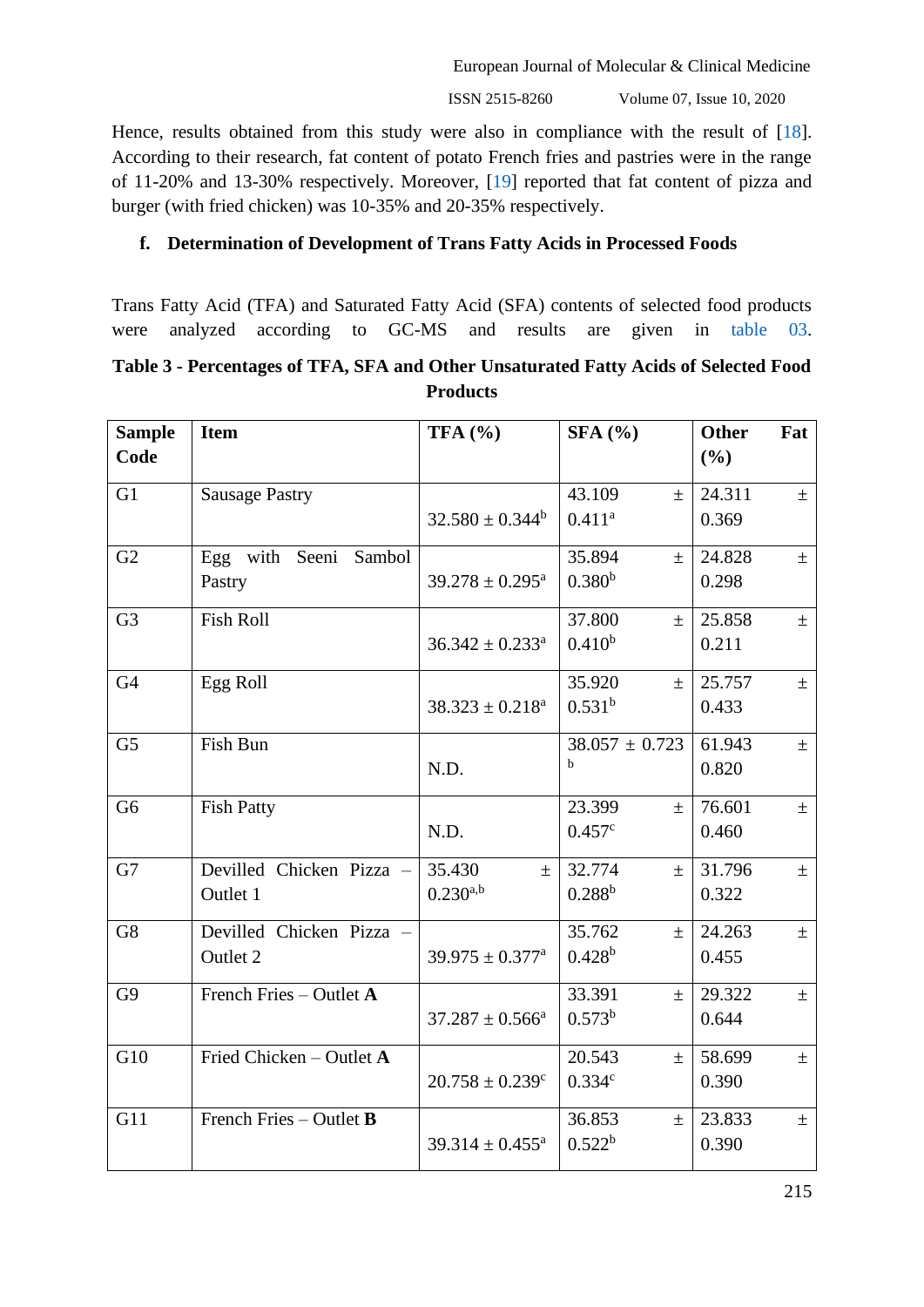European Journal of Molecular & Clinical Medicine

| G12 | Fried Chicken – Outlet $C$ | $36.898 \pm 0.398^{\text{a}}$ | $33.166 \pm 0.310$   29.936 | 0459            | $^{+}$ |
|-----|----------------------------|-------------------------------|-----------------------------|-----------------|--------|
| G13 | French Fries – Outlet $C$  | $31.488 \pm 0.655^b$          | 40.922<br>$0.599^{a,b}$     | 27.590<br>0.622 |        |

Other Fat group contains remaining MUFA: monounsaturated fatty acid; PUFA: polyunsaturated fatty acid; N.D: not detected)

The data given in the [table 03](#page-5-0) indicate that TFA contents of, Egg with seeni sambol pastry, Egg roll, Fish roll, French fries (outlet A  $\&$  B), Fried chicken (outlet C) and Devilled chicken pizza (outlet 1 & 2) were  $39.278 \pm 0.295$ ,  $38.323 \pm 0.218$ ,  $36.342 \pm 0.233$ ,  $37.287 \pm 0.566$ , 39.314  $\pm$  0.455, 36.898  $\pm$  0.398, 35.430 $\pm$ 0.230 and 39.975  $\pm$  0.377% respectively and these values were not significantly difference toeach other (p>0.05) too. While lowest TFA level of  $20.758 \pm 0.239$  % was reported by fried chicken (outlet A), fish bun and fish patty devoid of it. Reason for not developing TFA of these two products may be due to the baking process which usually takes place in a baking oven at 190-220°C and also these two products having relatively low amount of water (low amount of water causes to rapid formation of the crust). Further, the shortenings used for these two products were mixed with the other ingredients especially flour which can act as a protective shield for fat during baking, of which (the shield) prevents the fat directly exposing to the heat energy. And also formed crust can act as a heat barrier or lump that prevents rapid transmission of heat towards the center of the products. Hence, there is very low or no possibility to form TFA in fish bun and fish patty during baking. Almost same sentiment has been expressed by [\[20\]](#page-13-6) in developing lesser amount of TFA. However, bakery products also vulnerable to the development of TFA, especially pastries as result of inclusion of margarine and fat spread. Margarine is an industrially hydrogenated food products and therefore the product itself may contains a considerable amount of TFAs specially elaidic acid [\[21\]](#page-13-7).

However, the other products (moisture content of these products generally exceed 70%) contained with a higher percentage of TFS are subjected to deep frying or cooking by immersing them in hot oil (usually at 180-190°C) except pastries and devilled chicken pizza. During deep frying, the oil is directly exposed to the heat energy of the fryer while liberating considerable amount of water as steam. Therefore, there is a great possibility to form TFAs in the frying oil itself in the fryer and this oil may penetrate into the products being deep fried. However, the reason for having low TFA level in the fried chicken of outlet A was frequently replacing the oil in the fryer comparatively fried chicken of outlet B. Hence, good frying practices particularly replacement of oil regularly from the fryer is very important in order to avoid forming of excessive amount of TFA. In the case of low TFA in French fries outlet C, is due to using of a modern state of air fryer which frying time and temperature can be controllable automatically for frying purpose. Hence frying is taking place under control condition, thus formation of TFA is relatively low. The same kind of findings have been reported by [\[22\]](#page-13-8) too. Devilled chicken pizza also contained considerable amount of TFA because Devilled chicken pizza contained ample amount of deep fried chicken pieces and deep fried onion pieces. Hence, these pieces contribute to elevate TFS in it remarkably.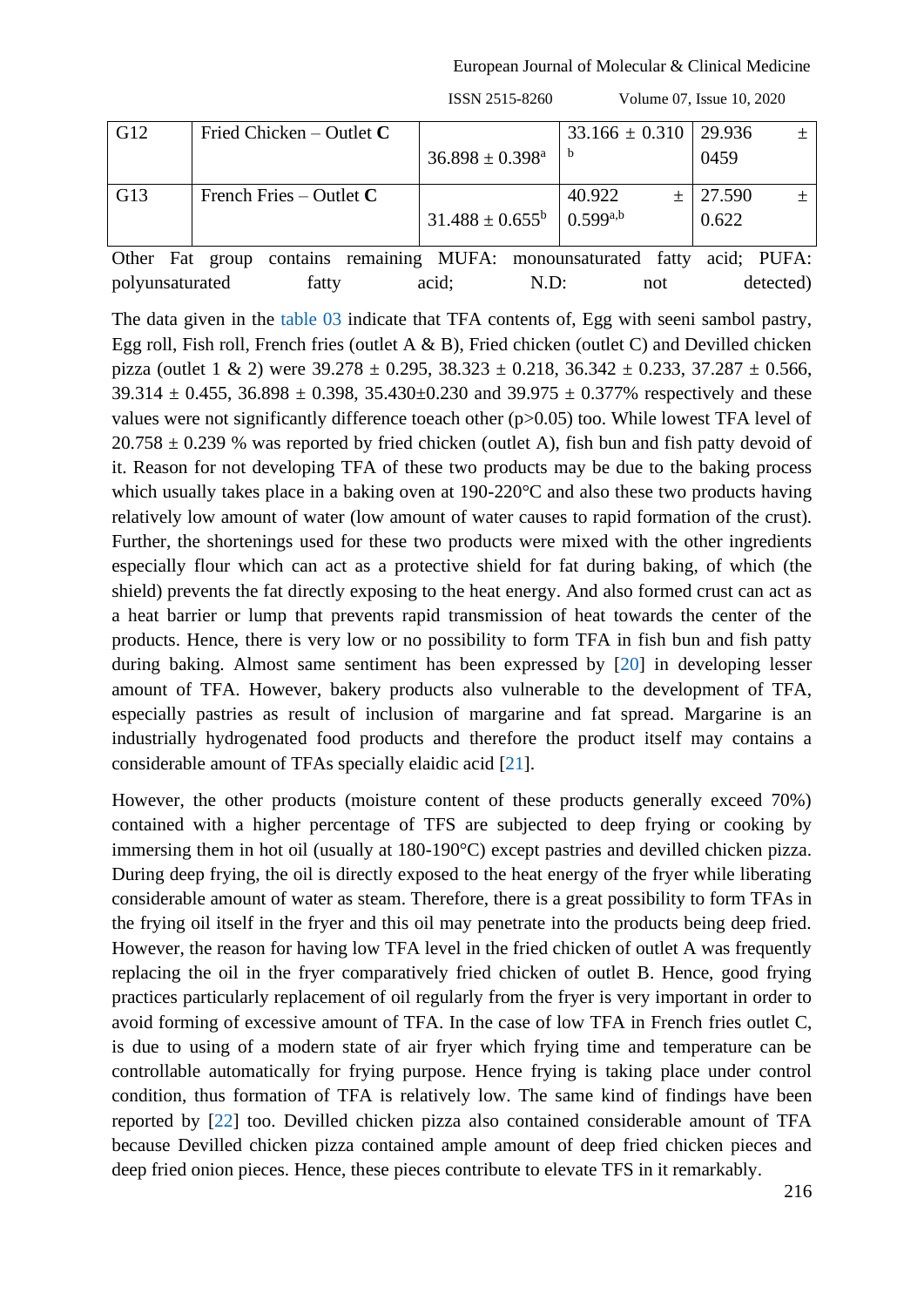As far as saturated fatty acid contents of these products are concerned, all most all of these products contained a sizeable amount of SFA. While highest amount of SFA is in sausage pastry, moderate and relatively low levels given by egg with seeni sambol pastry, fish bun, fish roll, egg roll, devilled chicken pizza (outlet 01 and outlet 02), French fries (Outlet A, B, and C) & fried chicken (outlet C) and fried chicken (outlet A) & fish patty respectively. However, the SFA content in sausage pastry is significantly difference to the other products (P<0.05) because it contained a medium size chicken sausage, usually chicken sausages contained around 35-45% of saturated fatty acids [\[23\]](#page-13-9). The SFA contents between the two clusters (moderate and low) are also significantly difference to each other (P<0.05). Reason for this phenomenon is using palm oil or palm olein as the frying medium which contains around 40-50% of fully saturated fatty acids [\[24\]](#page-13-10).

#### **g. Validation of the Research Findings by GC-MS Chromatograms**

To further validate the research findings of this study, GC-MS chromatograms relevant to the selected bakery and fast foods are given in fig1-13. According to [\[25\]](#page-13-11), area under the curve of GC-MS chromatograms can be used to identify the presence of major fatty acids in the fatty acid profile too, becausethe peak areas occurred in the GC-MS Chromatograms are directly proportional to the concentrations of fatty acids.According to GC-MS chromatograms, all selected food products except fish bun and fish patty contained two major type of fatty acids which are Elaidic acid (18:1n9t Octadecanoic acid) and palmitic acid (Hexadecanoic acid). Elaidic acid is a Trans fatty acid, it can be formed during cooking or deep frying process. Further, considerable amount of TFA are presented in partially hydrogenated vegetable oils (PHVOs) which usually used to make some of bakery products. Palmitic acid is the major SFA in the plant based oils particularly palm oil, which is the most popular oil used in commercial scale deep fryers.

However, according to [figure 13](#page-10-0) relevant to French fries outlet C that contained a high amount of Lauric acid which is the major SFA found in coconut oil and palm kernel oil. Therefore this outlet presumably used palm kernel oil rather than coconut oil because it is expensive and some instances consumers doesn't like the flavor of coconut oil. Although TFA was not detected in the fish bun and fish patty [\(figure 5](#page-9-0) and [figure 6\)](#page-9-1), these two products contained an abundant amount of oleic acid (18:1n9c Octadecanoic acid). However it can be transformed into Elaidic acid thorough elaidinization (chemical reaction which alters the orientation of double-bonds from cis to trans, [\[26\]](#page-13-12). Researchers observed that naturally all unsaturated FAs in the plant oils are in cis-form, therefore no TFA naturally present in plantbased cooking oils. But most of the time high temperatures, repeated usage of the same oil and partial hydrogenation isomerize the naturally occurred cis form into trans double bond form [\[27\]](#page-13-13).

Hence, there is a great possibility to develop an abundant amount of TFA during food processing and this development is depending on two factors namely "food factor" and "frying factor". Food factor is depending on nature of food, moisture content of food,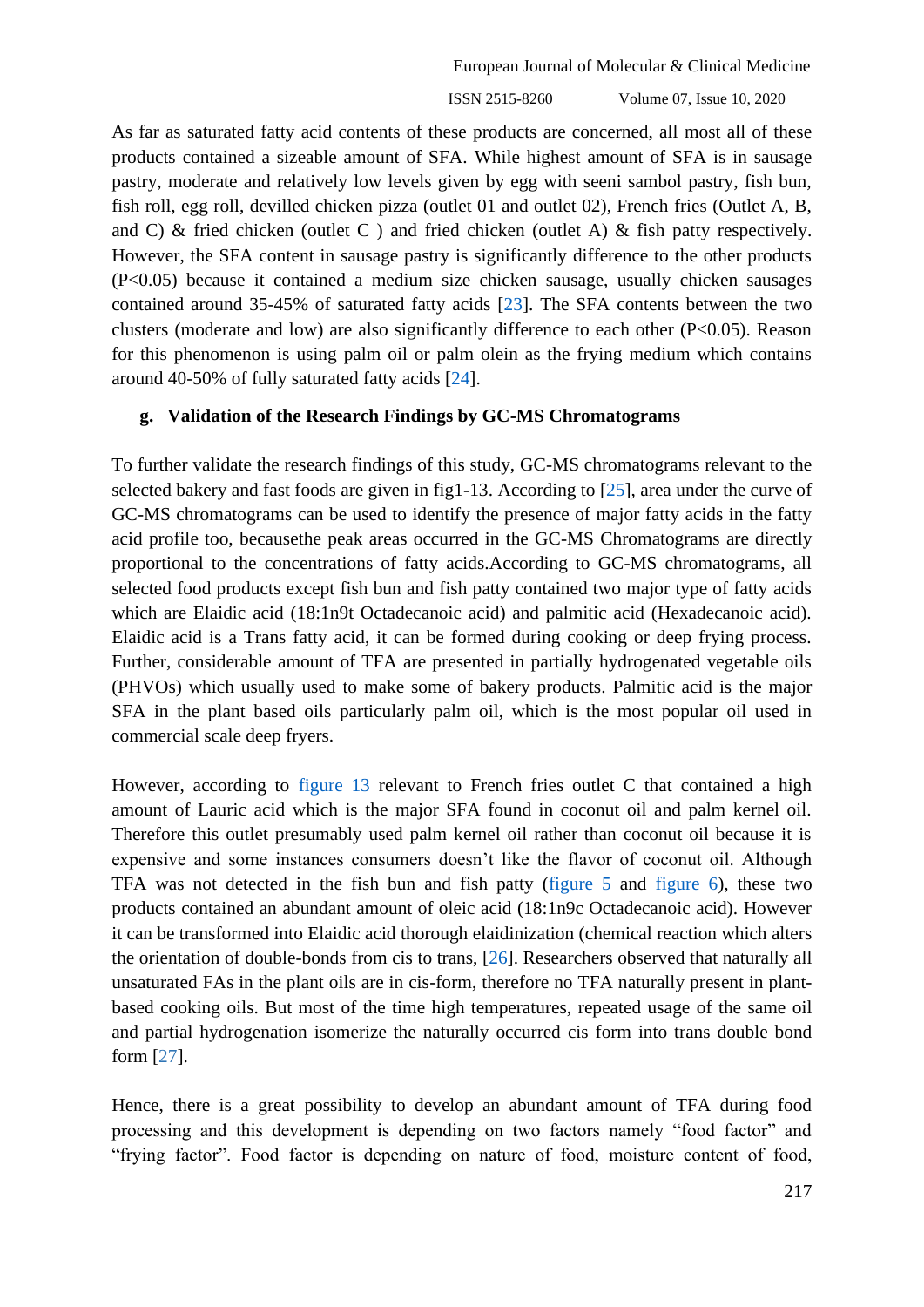ISSN 2515-8260 Volume 07, Issue 10, 2020

ingredients used in the food, presence of bread crumb on the raw food and area of the food exposed to heat. In the case of frying factor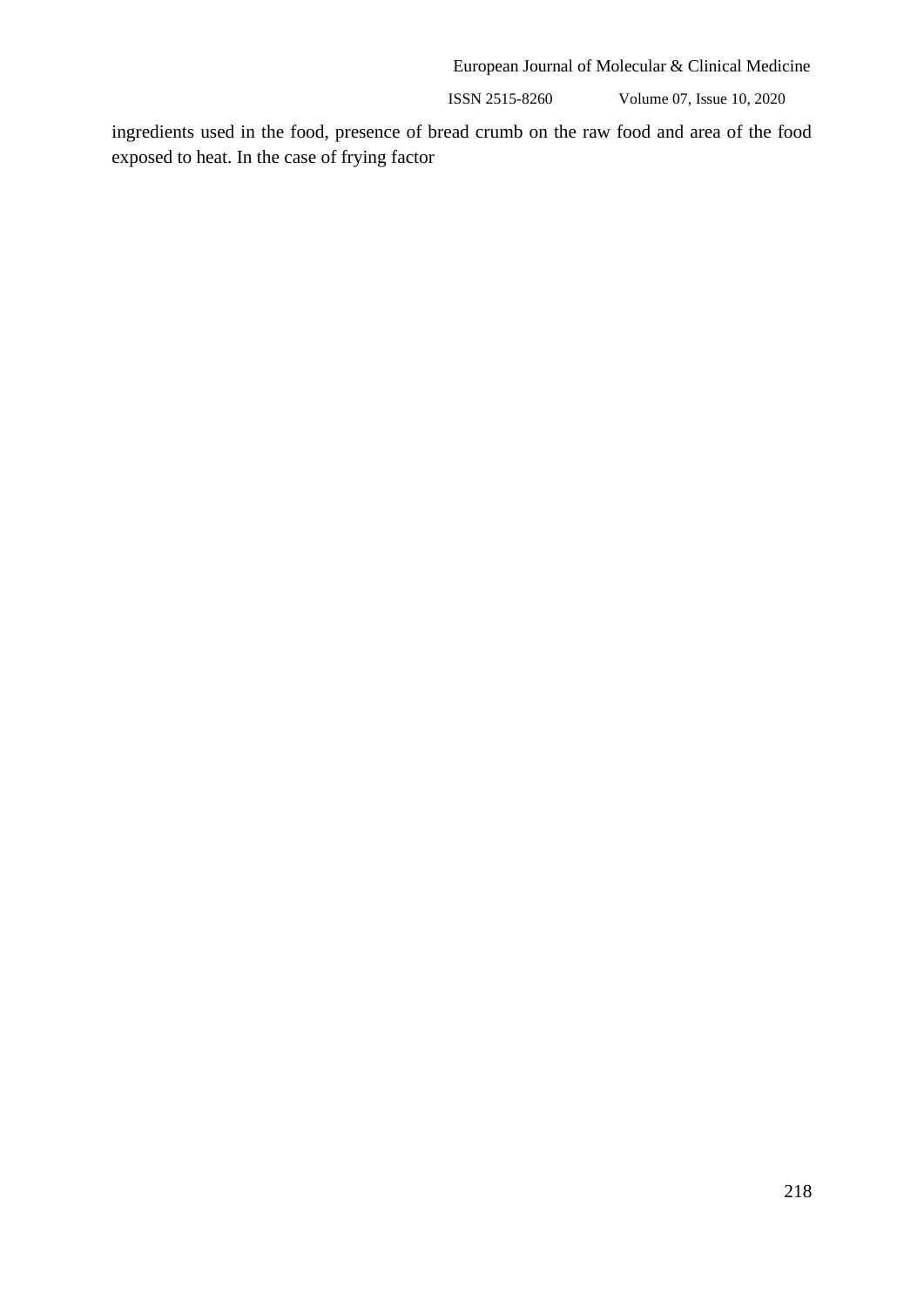

Figure 1: Fatty acid profile of sample G1  $(18.439(A) = P.A (SFA), 23.253(B) = E.A (TFA))$ (Note: P.A - Palmitic acid, E.A - Elaidic acid)

<span id="page-9-0"></span>



<span id="page-9-1"></span>

Figure 3: Fatty acid profile of sample G3  $(18.480(A) = P.A (SFA), 23.302(B) = E.A (TFA))$ 



Figure 4: Fatty acid profile of sample G4  $(18.503(A) = P.A (SFA), 23.334(B) = E.A (TFA))$ 



Figure 5: Fatty acid profile of sample G5  $(18.475(A) = P.A (SFA), 23.298(C) = O.A (cis))$ (Note: O.A - Oleic acid; the cis form of elaidic acid)



Figure 6: Fatty acid profile of sample G6  $(18.405(A) = P.A (SFA), 23.210(C) = O.A (cis))$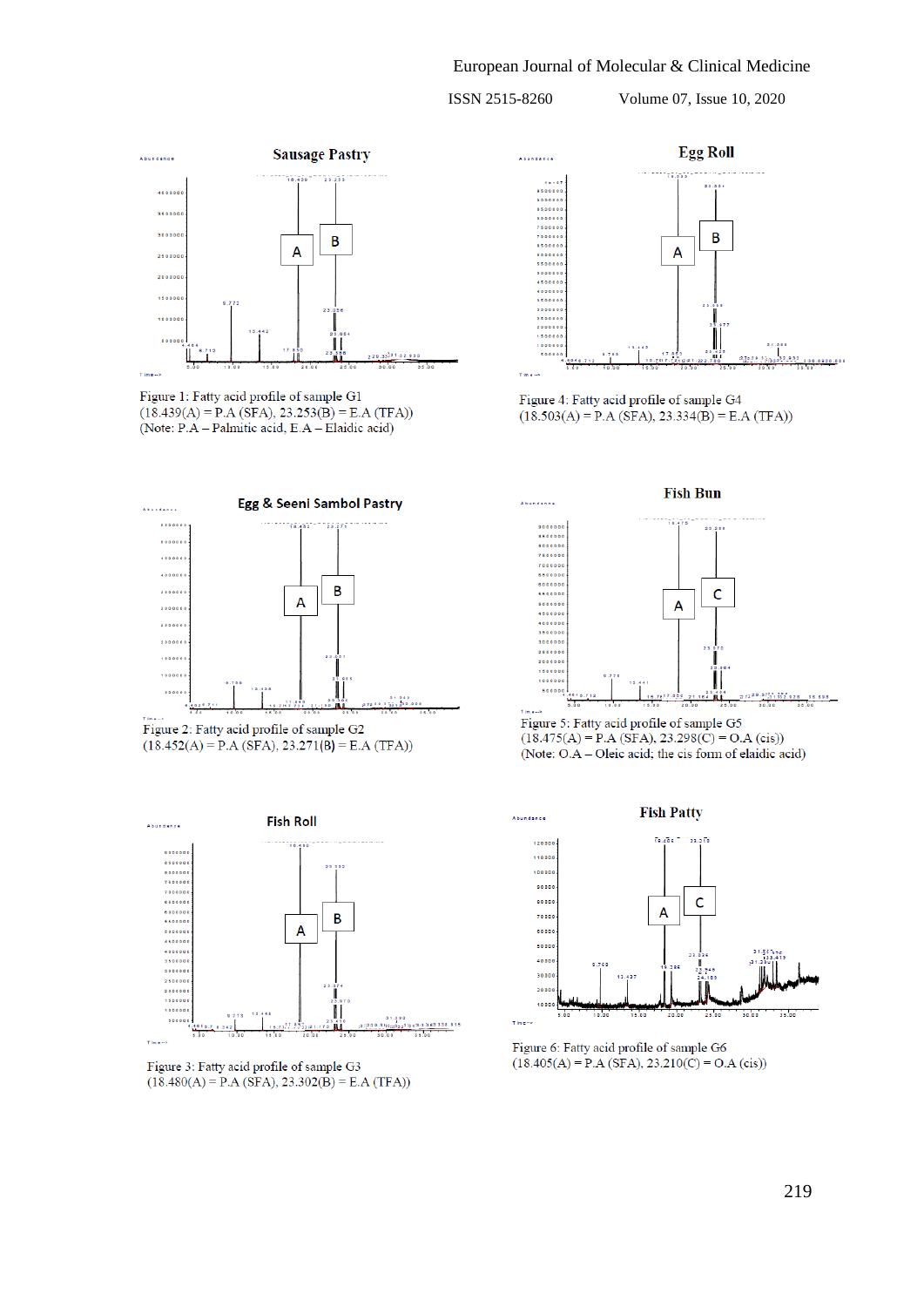<span id="page-10-0"></span>

Figure 7: Fatty acid profile of sample G7  $(18.431(A) = P.A (SFA), 23.245(B) = E.A (TFA))$ 



Figure 8: Fatty acid profile of sample G8  $(18.428(A) = P.A (SFA), 23.241(B) = E.A (TFA))$ 



Figure 9: Fatty acid profile of sample G9  $(18.429(A) = P.A (SFA), 23.240(B) = E.A (TFA))$ 



Figure 10: Fatty acid profile of sample G10  $(18.421(A) = P.A (SFA), 23.231(B) = E.A (TFA))$ 



Figure 11: Fatty acid profile of sample G11  $(18.549(A) = P.A (SFA), 23.389(B) = E.A (TFA))$ 



Figure 12: Fatty acid profile of sample G12  $(18.439(A) = P.A (SFA), 23.253(B) = E.A (TFA))$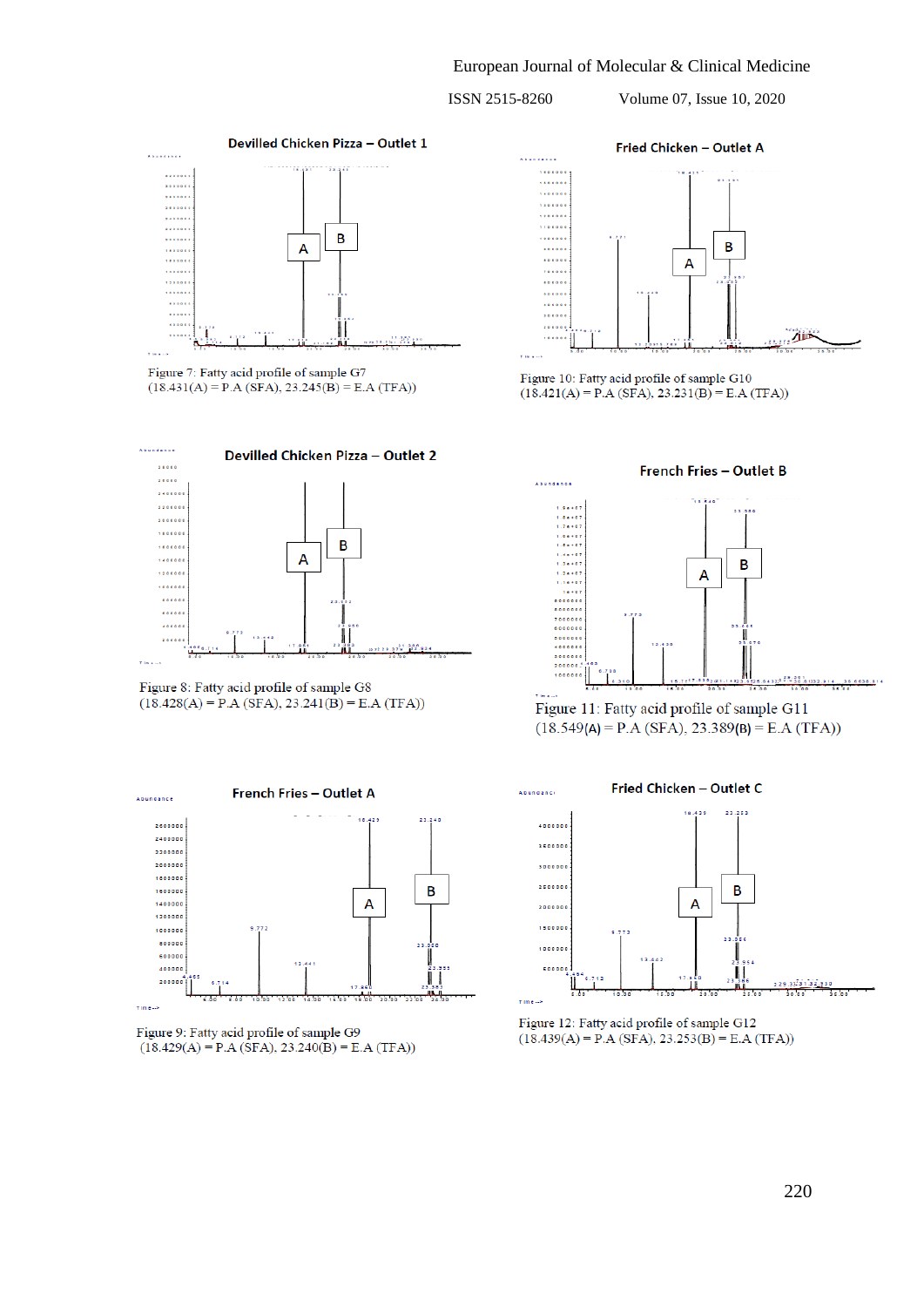

which is depending on type of oil used in food processing, oil used for number of frying cycles, frequency of oil replacement, impurities presence in the frying oil, physicochemical properties of oil, (particularly Free Fatty Acid level, degree of saturation, moisture content, etc), oil contact surface of the fryer, good frying practices and performance of the fryer.

#### **3. CONCLUSIONS**

This study confirmed that TFAs are available in considerable amount of Sri Lankan bakery and deep fried food products. Highest amount of TFAs were found in all the bakery products except fish bun and fish patty, which did not contained TFA at all. Relatively, moderate and low amount of TFA were observed in sausage pastry & French fries (outlet C) and fried chicken (outlet C) respectively and all other products namely egg with seeni sambol pastry, fish roll, egg roll, devil chicken pizza (outlet1 and 2) and French fries (outlet A, B and C) contained comparatively high percentage of TFA. In the case of saturated fatty acids, highest amount of SFA was recorded by sausage pastry and comparatively moderate and low amount of SFA were shown by egg with seeni sambol pastry, fish roll, egg roll, fish bun, devil chicken pizza (outlet1 and 2)  $\&$  French fries (outlet A, B and C) and fish fatty  $\&$  fried chicken (outlet A) respectively.

#### **Competing Interests**

We declare that we have no competing interest.

#### **Abbreviations**

TFA – Trans Fatty Acid SFA – Saturated Fatty Acid PHVO – Partially Hydrogenated Vegetable Oil GC – Gas Chromatography MS – Mass Spectrometry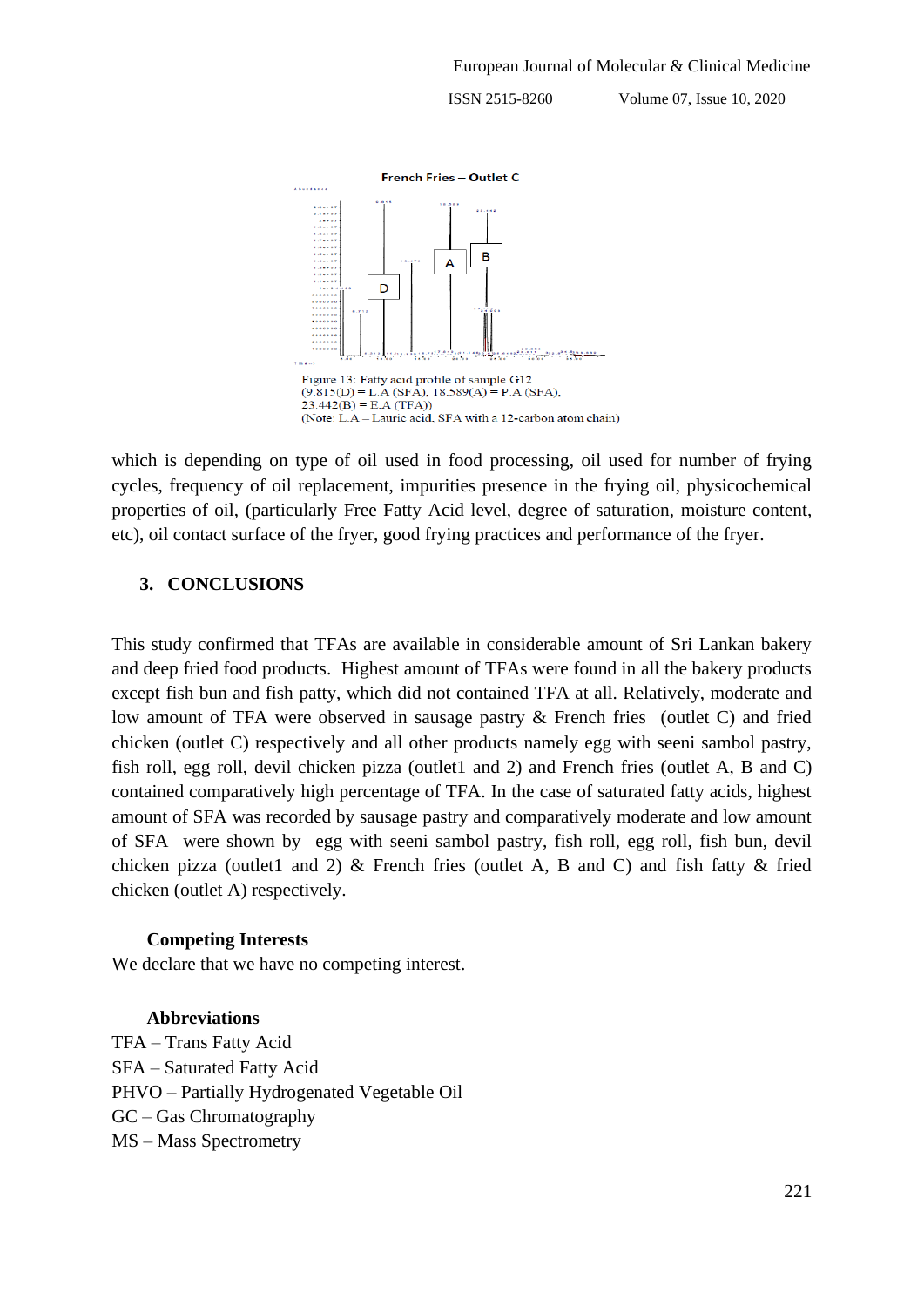#### **5. REFERENCES**

- <span id="page-12-0"></span>[1] Dhaka, V., Gulia, N., Ahlawat, K.S. and Khatkar, B.S., 2011. Trans fats—sources, health risks and alternative approach-A review. *Journal of Food Science and Technology*, *48*(5), pp.534-541.
- <span id="page-12-1"></span>[2] Chardigny, J.M., Destaillats, F., Malpuech-Brugère, C., Moulin, J., Bauman, D.E., Lock, A.L., Barbano, D.M., Mensink, R.P., Bezelgues, J.B., Chaumont, P. and Combe, N., 2008. Do trans fatty acids from industrially produced sources and from natural sources have the same effect on cardiovascular disease risk factors in healthy subjects? Results of the trans Fatty Acids Collaboration (TRANSFACT) study. *The American Journal of Clinical Nutrition*, *87*(3), pp.558-566.
- <span id="page-12-2"></span>[3] Delgado, G.E. and Kleber, M.E., 2019. Trans Fatty Acids and Mortality. *The Molecular Nutrition of Fats* (pp. 335-345). Academic Press.
- <span id="page-12-3"></span>[4] Hou, J.C., Jiang, L.Z. and Zhang, C.W., 2012. Effects of frying on the trans-fatty acid formation in soybean oils. *European Journal of Lipid Science and Technology*, *114*(3), pp.287-293.
- <span id="page-12-4"></span>[5] Afaneh, I., Abbadi, J., Al-Rimawi, F., Al-Dabbas, G. and Sawalha, S., 2017. Effect of Frying Temperature and duration on the Formation of Trans Fatty Acids in Selected Fats and Oils. *The American Journal of Food Science and Technology,* 5(6),pp.245-248.
- <span id="page-12-5"></span>[6] Angell, S.Y., Cobb, L.K., Curtis, C.J., Konty, K.J. and Silver, L.D., 2012. Change in trans fatty acid content of fast-food purchases associated with New York City's restaurant regulation: a pre–post study. *Annals of Internal Medicine*, *157*(2), pp.81-86.
- <span id="page-12-6"></span>[7] Kris-Etherton, P.M., Lefevre, M., Mensink, R.P., Petersen, B., Fleming, J. and Flickinger, B.D., 2012. Trans fatty acid intakes and food sources in the US population: NHANES 1999–2002. *Lipids*, *47*(10), pp.931-940.
- <span id="page-12-7"></span>[8] Hissanaga-Himelstein, V.M., Oliveira, M.S.V., Silveira, B.M., González-Chica, D.A., Proença, R.P.C. and Block, J.M., 2014. Comparison between experimentally determined total, saturated and trans fat levels and levels reported on the labels of cookies and bread sold in Brazil. *Journal of Food and Nutrition Research*, *2*(12), pp.906-913.
- <span id="page-12-8"></span>[9] Priego-Capote, F., Ruiz-Jiménez, J. and De Castro, M.L., 2007. Identification and quantification of trans fatty acids in bakery products by gas chromatography–mass spectrometry after focused microwave Soxhlet extraction. *Food Chemistry*, *100*(2), pp.859-867.
- <span id="page-12-9"></span>[10] AOAC. (2002b). Fat (crude) or ether extract in meat, 960.39. In W. Horwitz (Ed.),Official methods of analysis (pp. 12–13), Gaithersburg, Maryland: Association ofOfficial Analytical Chemists.
- <span id="page-12-10"></span>[11] ISO, I., 12966-2: 2017-animal and vegetable fats and oils-gas chromatography of fatty acid methyl esters-part 2: preparation of methyl esters of fatty acids. *Int. Organ. Stand*, *2*, pp.15.
- <span id="page-12-11"></span>[12] Plotnikoff, R.C. and Higginbotham, N., 1995. Predicting low-fat diet intentions and behaviors for the prevention of coronary heart disease: An application of protection